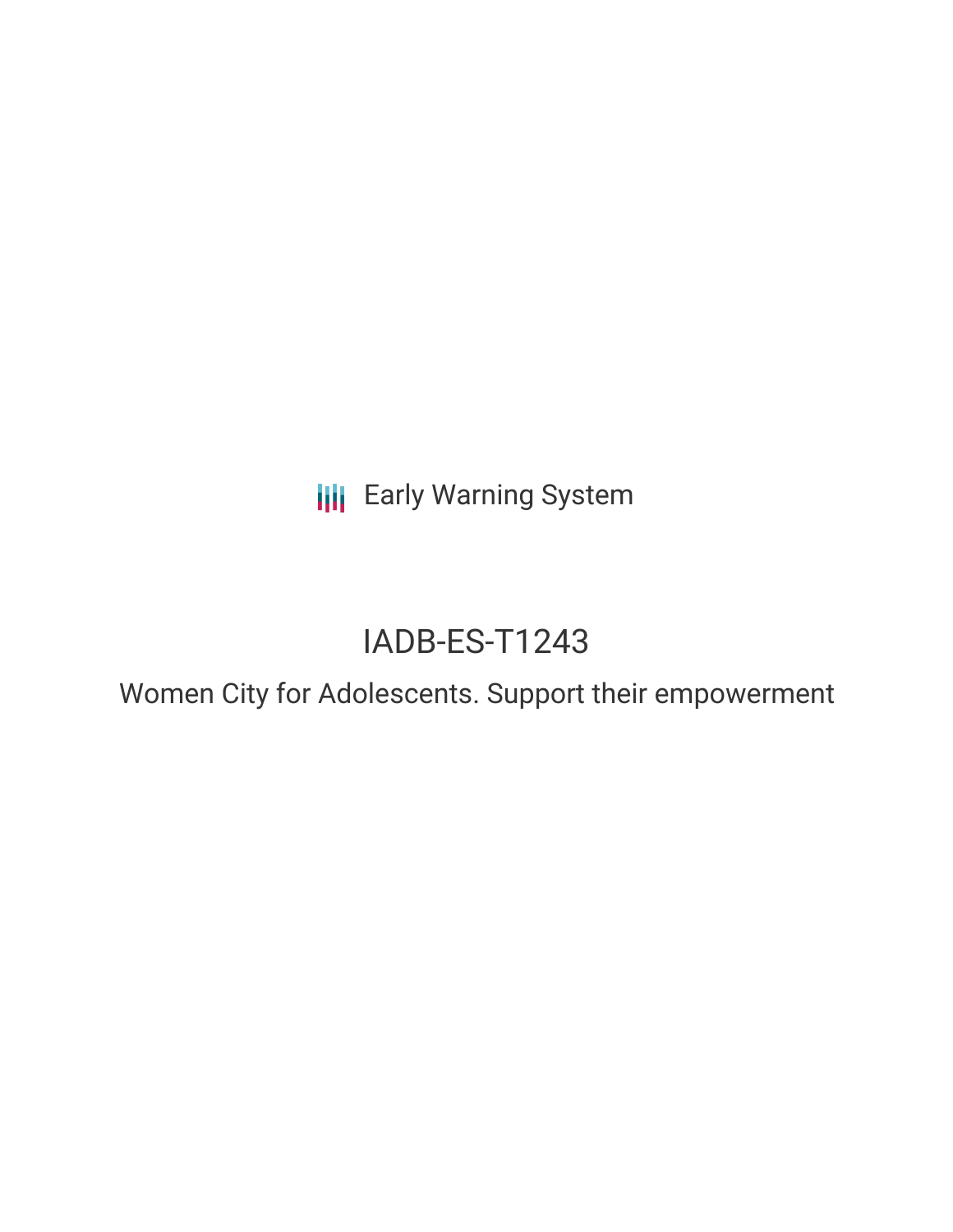

### **Quick Facts**

| <b>Countries</b>               | El Salvador                                 |
|--------------------------------|---------------------------------------------|
| <b>Financial Institutions</b>  | Inter-American Development Bank (IADB)      |
| <b>Status</b>                  | Approved                                    |
| <b>Bank Risk Rating</b>        | C                                           |
| <b>Voting Date</b>             | 2015-12-09                                  |
| <b>Sectors</b>                 | Education and Health, Technical Cooperation |
| <b>Investment Type(s)</b>      | Grant                                       |
| <b>Investment Amount (USD)</b> | $$0.50$ million                             |
| <b>Project Cost (USD)</b>      | $$0.55$ million                             |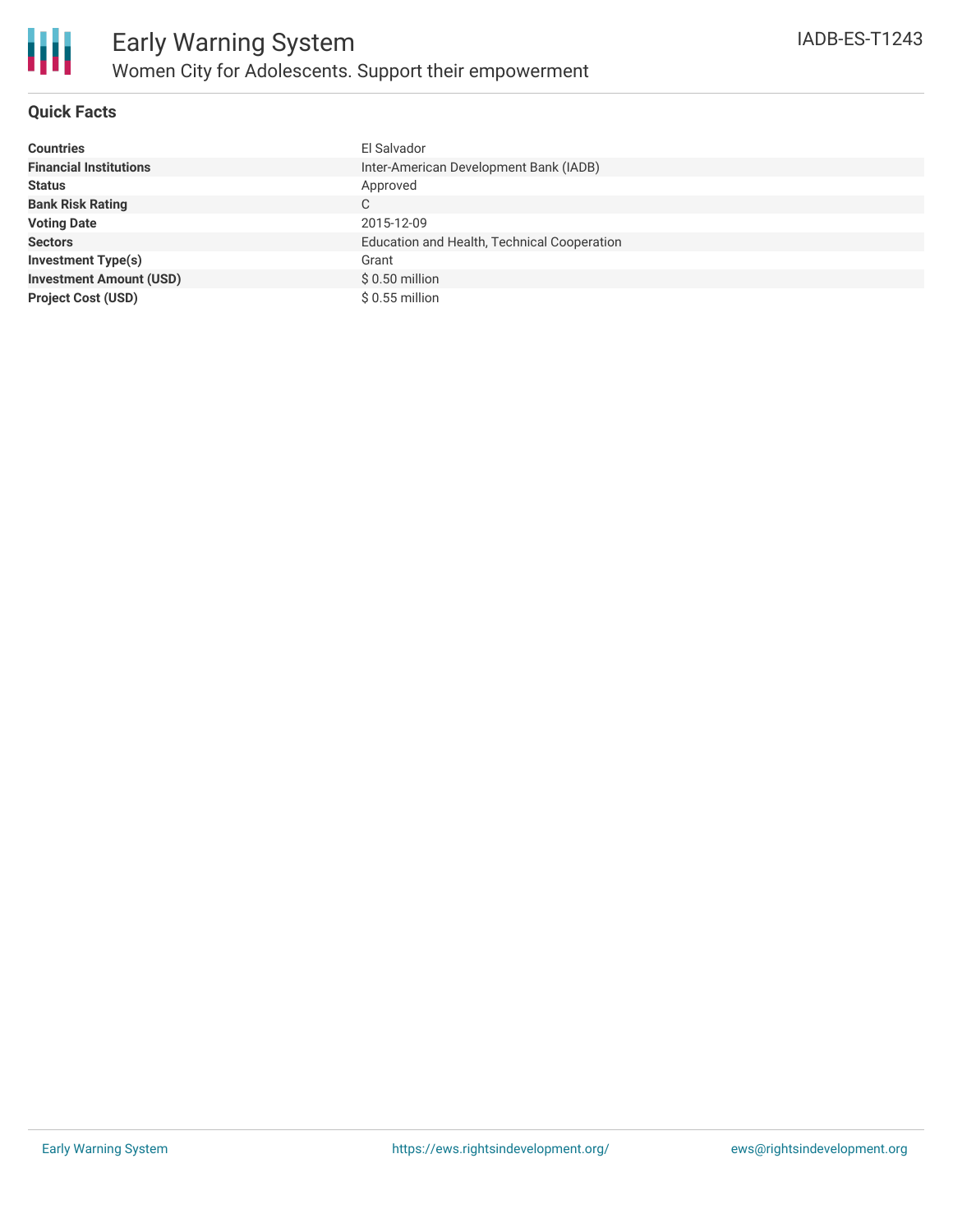

#### **Project Description**

This project provides funding to reduce the pregnancy among 15-19 year olds throughout El Salvador. The project will support actions to prevent violence against girls, promote their economic autonomy as well as sexual and reproductive health.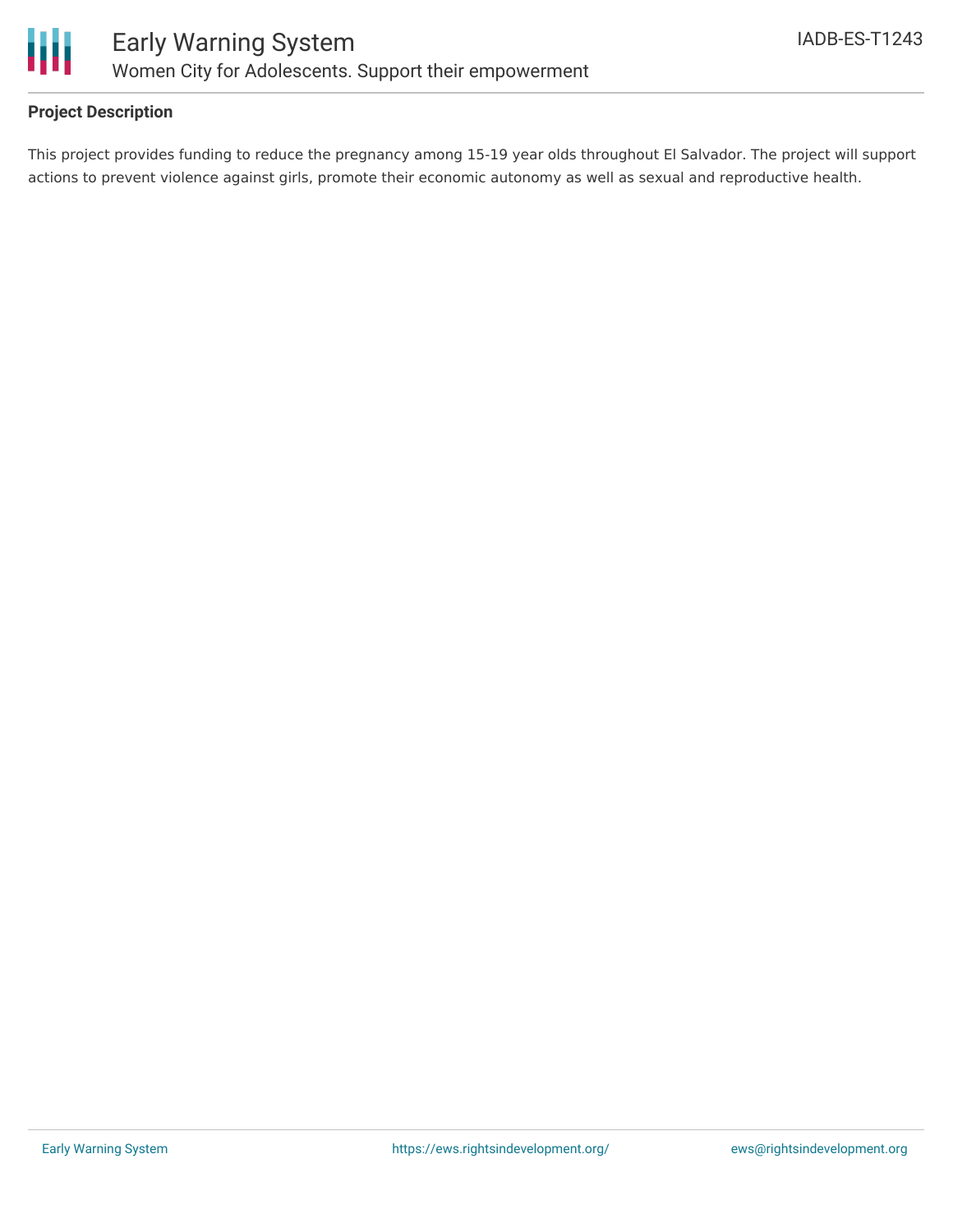

#### **Investment Description**

• Inter-American Development Bank (IADB)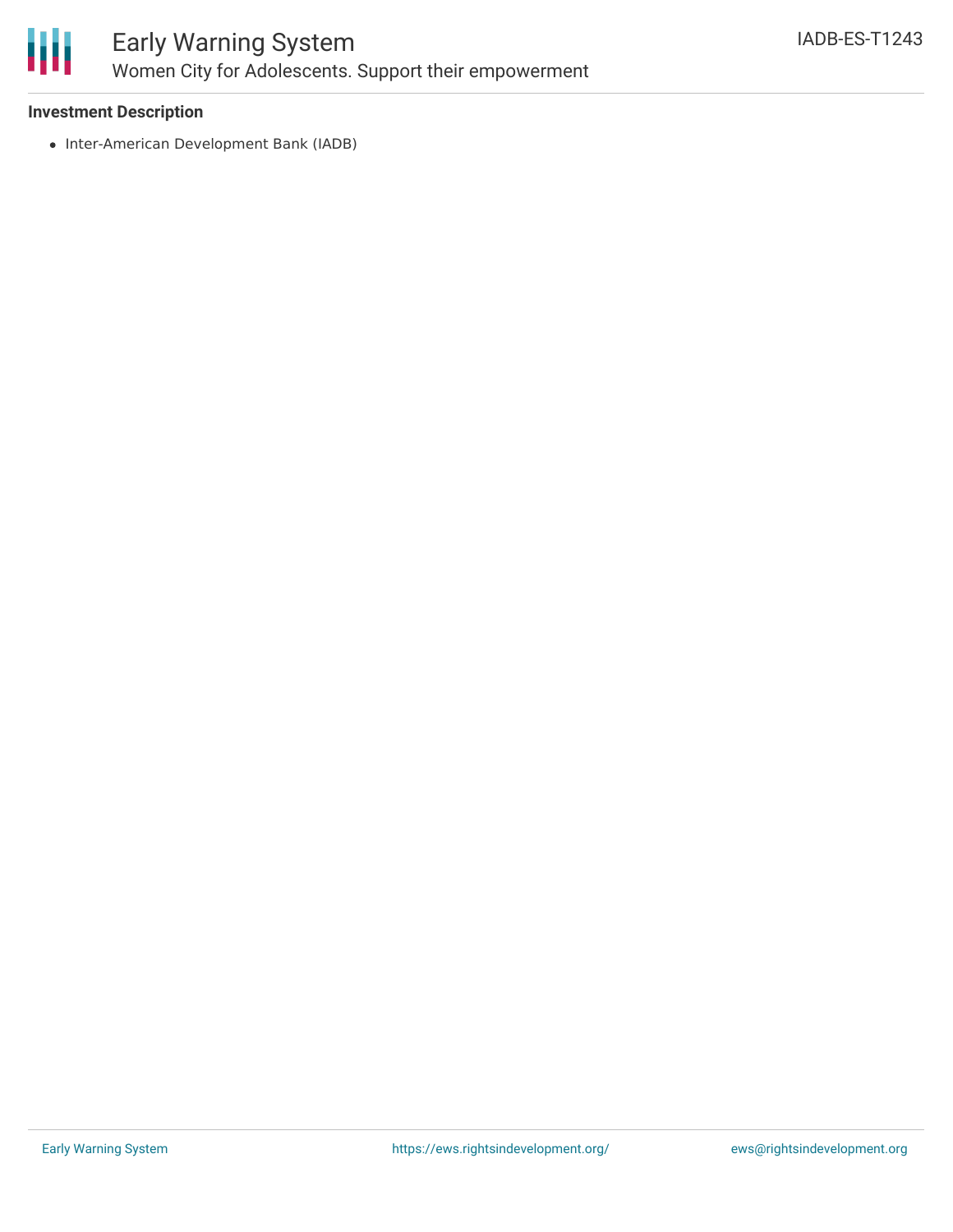

#### **Contact Information**

ACCOUNTABILITY MECHANISM OF IADB

The Independent Consultation and Investigation Mechanism (MICI) is the independent complaint mechanism and fact-finding body for people who have been or are likely to be adversely affected by an Inter-American Development Bank (IDB) or Inter-American Investment Corporation (IIC)-funded project. If you submit a complaint to MICI, they may assist you in addressing the problems you raised through a dispute-resolution process with those implementing the project and/or through an investigation to assess whether the IDB or IIC is following its own policies for preventing or mitigating harm to people or the environment. You can submit a complaint by sending an email to MICI@iadb.org. You can learn more about the MICI and how to file a complaint at http://www.iadb.org/en/mici/mici,1752.html (in English) or http://www.iadb.org/es/mici/mici,1752.html (Spanish).